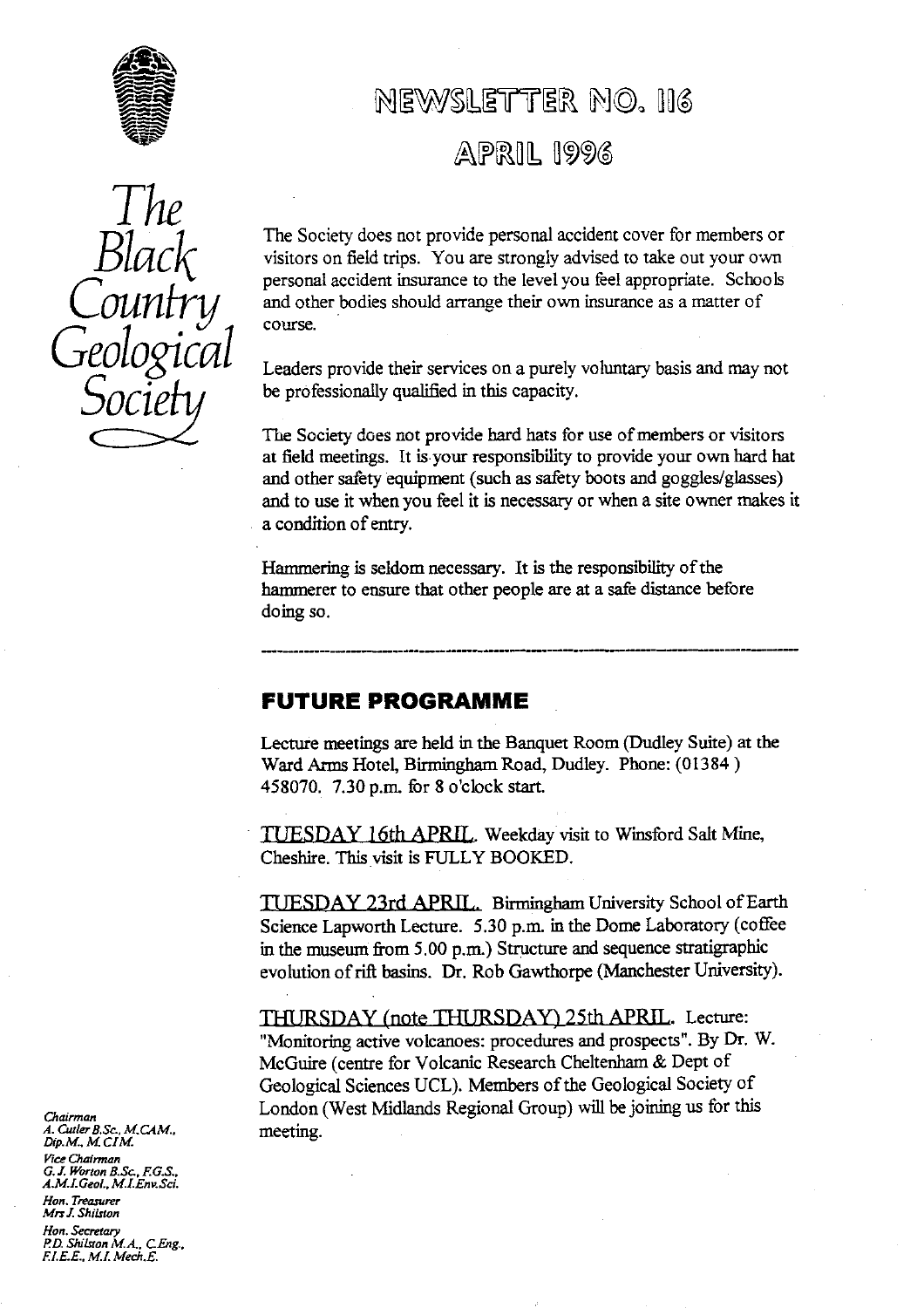*Bill McGuire writes:* The importance of reliable volcano monitoring is illustrated by the number of deaths caused by eruptions in recent times; over 28,000 in the last decade and some 260,000 since 1700 AD. Population growth in underdeveloped countries, where most hazardous volcanoes are located, results in a dramatic rise in the numbers of people occupying danger zones. To counteract this threat monitoring programmes are being developed for previously unmonitored high-risk volcanoes, and the effectiveness of existing programmes is being increased.

Monitoring seismic activity and ground deformation continues to form the mainstay of volcano surveillance programmes, but increasing use is made of new techniques involving the measurement of gravity and magnetic variations, and the changing compositions of volcanic gases and ground waters. Earth observation satellites play an increasing role, gathering data on a number of topics including the composition, growth and evolution of gas and ash plumes, the detection of thermal changes which might indicate future activity, and the remote measurement of ground deformation.

DR. McGUIRE is probably this country's foremost volcanologist. He is Visiting Professor of Volcanology at University College, London, Head of the Centre for Volcanic Research at Cheltenham, Chairman of the Volcanic Studies Group of the Geological Society, and UK Representative of IAVCEI (International Association of Vulcanology and Chemistry of the Earth's Interior).

His research interests are ground deformation and magnetic monitoring of volcanoes; volcano instability; volcanic hazards and their mitigation; volcanics and climate change. He has worked on Mount Etna for 19 years and also has research programmes in the Canary Islands and on Piton de la Fournaise volcano (Reunion Island, Pacific Ocean).

*TUESDAY 7th MAY.* Birmingham University School of Earth Science Lapworth Lecture 5.30 p.m. in the Dome Laboratory. Romances of the field: Victorian worlds of Geology. Dr. Jim Secord (Cambridge University).

SUNDAY 19th MAY. Field meeting to Wirksworth, Derbyshire. Leader: Kate Ashcroft (Society member).

Meet at 10.15 a.m. at the National Stone Centre (grid ref: 284553) situated on the B5035 Ashbourne to Wirksworth road, just east of its intersection with the B5023. The Centre has a large car park on the south side of the road, i.e. the right hand side- if approaching from Ashbourne.

There is access to some spectacular quarries which enable one to study Carboniferous shelf limestones and to compare sedimentation features inside a lagoon, on the reef and from deeper water beyond the reefs. The overlying Grits can be studied at Black Rocks.

#### HARD HATS ARE REQUIRED FOR THIS FIELD MEETING. Members must provide their own.

Hammering is restricted to loose material. All attending will be required to sign an indemnity form on the day.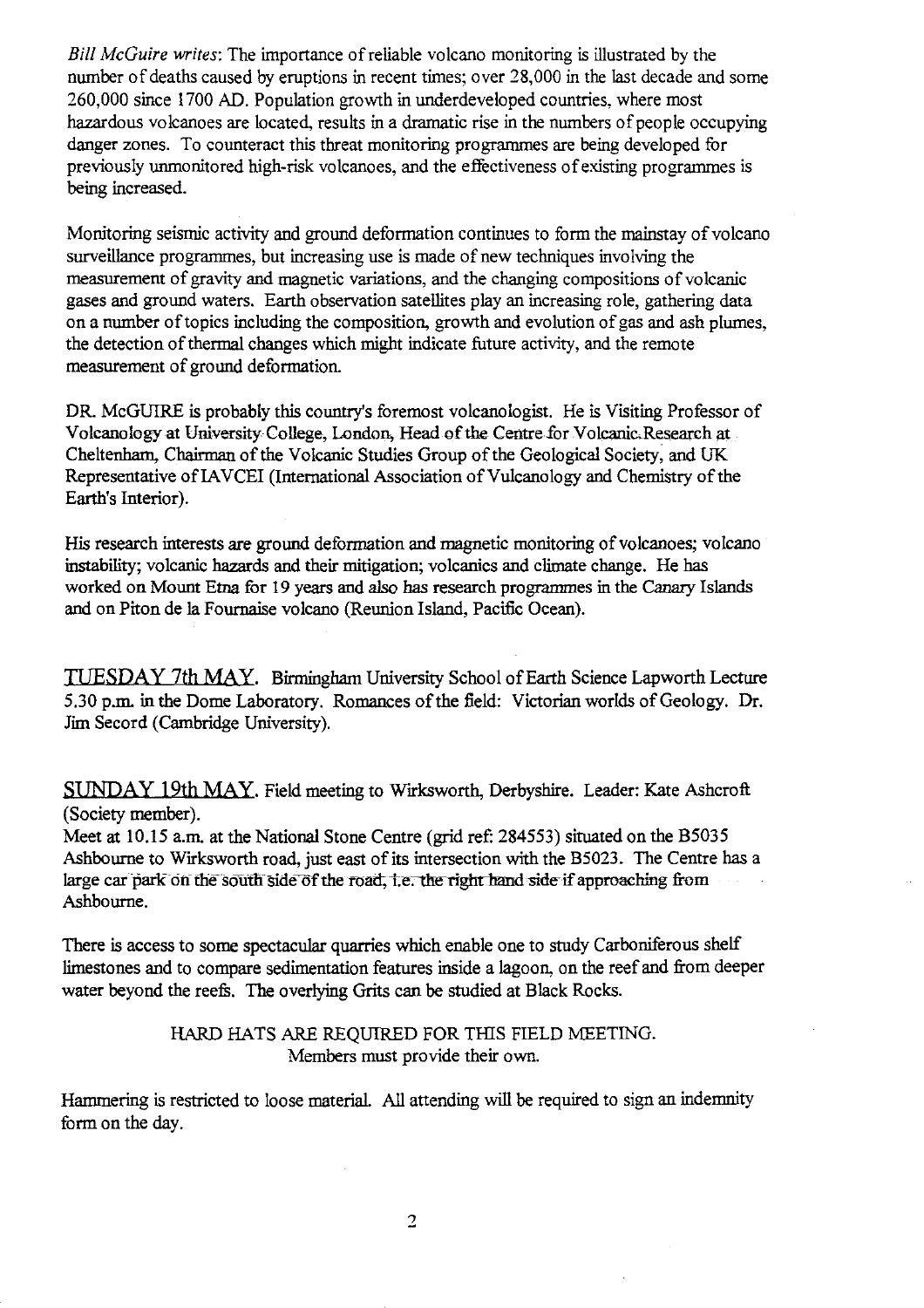MONDAY 17th JUNE. Evening field meeting to Saltwells Nature Reserve. Leader: Alan Cutler (Society Chairman).

Meet at 7.00 p.m. at the Reserve car park near Saltwells Inn, Brierley Hill (grid ref: 935869). This is about 3/4 of a mile east of the Merry Hill Shopping Centre.

The Saltwells area has a Iot of geological interest. Doulton's Claypit, once worked by Doulton's of earthenware fame, shows a sequence of Carboniferous strata including sandstones, mudstones, ganister and several coal seams. The canal cutting at Brewins Bridge shows exposures of Red Downtonian mudstones and sandstones, and Temeside Shales strata (Silurian) as well as a basalt intrusion. Finally in Saltwells Wood there are the traces of many small mines which once worked the Dudley Thick Coal.

MONDAY 1st JULY . Evening field meeting to Kinver. Leader: Alan Cutler (Society Chairman).

Meet at 7.00 p.m. in the car park at Mill Lane, Kinver (grid ref: 846833). This is near the junction of Mill Lane and Kinver High Street. Mill Lane is on the route from the Stewponey pub to Kinver.

This trip has a dual purpose. Firstly to see the Triassic sandstone at Kinver and on Kinver Edge. Secondly to see the famous Kinver Rock Houses; these were developed in the sandstone which is soft and easily worked. Some of the Rock Houses were lived in for 300 years until 1995, and now one of them is again inhabited.

**SUNDAY 14th JITLY.** Field meeting to The Roaches, north Staffordshire. Leader: Don Steward (Stoke-on-Trent Museum).

Meet at 10.15 a.m. in the car park of the MERMAID INN (grid ref: 037605). This is about 4 miles northeast of Leek on the Morridge road. *Members of the Manchester Geological Association will be joining us for this field meeting.*

The Roaches area can be considered as the beginning of Highland Britain which runs from there northwards via the Pennines into Scotland. The area is in the Upper Carboniferous (millstone grit) series and has many exposures of these sandstones, so giving rise to their name "Roaches" (or'rocks'). Ludchurch itself is a spectacular deep chasm with a narrow entrance, and is reputed to have been the site of secret religious services and other goings-on. As a contrast the afternoon will take us into Carboniferous Limestone country, and the visit to Brown End Quarry will show its general structure as well as the highly fossiliferous limestone strata.

ITINERARY: Meet at the Mermaid Inn, amalgamate into as few cars as possible and proceed to Roach End (996645) to park in the limited space available there. Walk over typical Moorland terrain for just over 1km to Lud's Church (987657) and inspect this historical landscape chasm feature. Return to Roach End and drive back to the Mermaid. Lunchtime refreshments there, then all cars to be driven south via Morridge to Brown End Quarry, Waterhouses (092502) on the A523 Ashbourne-Leek road, either parking at the quarry entrance or in the old station car park. A tour of the quarry will be given and then finish between 4pm and 5pm.

DON STEWARD is Senior Assistant Keeper of Natural History at Stoke-on-Trent Museum. He is a good friend of the BCGS and has been a member for many years.

> HARD HATS ARE REQUIRED FOR THIS FIELD MEETING. Members must provide their own.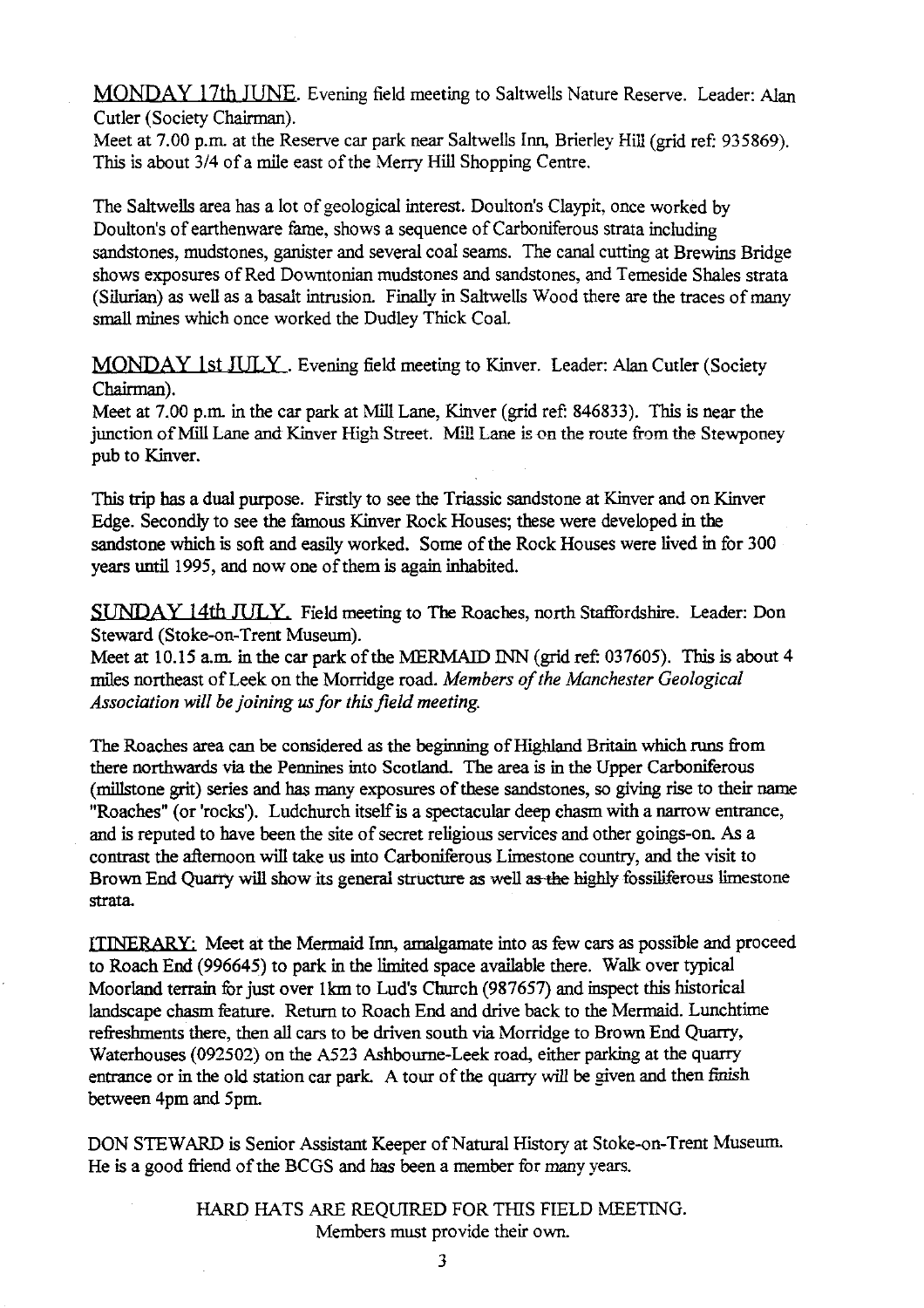SATURDAY 7th - FRIDAY 13th SEPTEMBER. British Association Annual Festival. Held for 1996 in Birmingham. Details available from BAAS Office: Fortress House 23 Saville Row London W1X lAB phone: 0171 494 3326

SUNDAY 29th SEPTEMBER. Field meeting to Alderley Edge, Cheshire, for Triassic strata and an underground visit to one of the copper mines. Leader: Tony Browne (Manchester Geological Association).

MONDAY 7th OCTOBER, Lecture: Underground limestone mining in Shropshire by Dr. Ivor Brown (Consultant).

MONDAY 25th NOVEMBER. Lecture: Ancient miners, modem collections by Dr. R. Ixer (Birmingham University).

JANUARY 1997. (lecture to be announced).

MONDAY 17th FEBRUARY. Annual General Meeting. Followed by two short lectures by Society members who have visited the locations recently:

Easter Island by Sheila Pitts Geology of Gibraltar by Paul Shilston.

### **Reports**

19th February 1996. "Tales of a travelling Geologist" by Graham Hickman.

Back in 1978 a young man joined BCGS as a junior and very active member of the Society. He was to move on and away from these shores to work for British Petroleum, for whom he still works. That same year, I joined the Society and, being a compulsive letter writer, when Graham went abroad I wrote to him. Eventually we lost track of each other but, as I haven't thrown a letter away in 25 years, somewhere in the loft are Graham's letters from Egypt suitably adorned with his own artistic headings of pyramids and palm trees.

Oil exploration in the Gulf of Suez, Western Desert and Nile delta had already yielded much oil during the mid 1970s. The Gulf of Suez is a classic rift system, part of the Red Sea-East African system. The Gulf of Suez forms a series of half grabens with polarity flip and transfer zones between them. The Rift system contains source rocks, reservoirs and traps for oil. The sediments are dominantly Miocene and Pliocene in age.

Although Sinai has Precambrian rocks at its southern tip, it has rocks of Lower Palaeozoic age and Jurassic, Cretaceous and Eocene elsewhere. Major anticlinal structures of the type to contain oil occur in the northern Sinai desert. Mt. Sinai is of granite. There are dyke swarms trending NNE SSW on the tip of the peninsula and on the western shore of the Red Sea. These dolerite dykes (the result of tectonic events 600-1000m years ago) are up to 40 feet across and form the ridges of the hills. Sometimes they intrude into metamorphic rocks.

The Dead Sea and Gulf of Aqaba lie on a linear wrench system with a dextral movement. The scarp edge of the Gulf of Aqaba is 500m above sea level and the Gulf is one km deep. We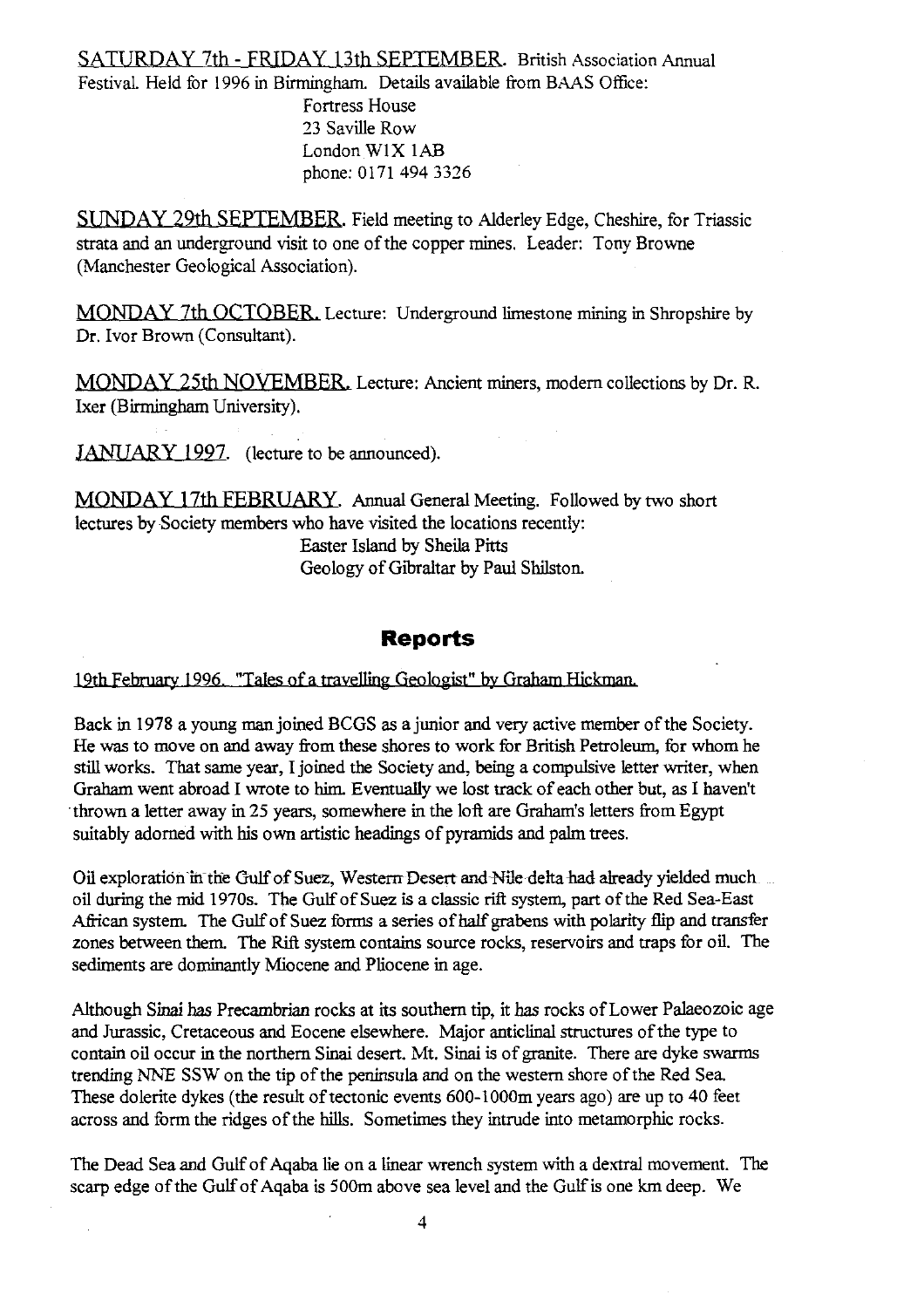were assured that the Gulf gave *rise* to the best diving in the world but Graham had only one slide to prove his point. Despite its beauty it is difficult to navigate because of rocks and there are many shipwrecks. Dead Sea satellite photographs showed pans for the extraction of salt. The Sea is fed by fresh water from the River Jordan but evaporation causes it to be salt enriched and very uncomfortable to the eyes.

People settled the Nile valley early using mud to make bricks. The sphinx is the closest rock outcrop to Cairo, the base being an outcrop of Eocene nummulitic limestone. The nose is in the British Museum and the Egyptians want it back.

Half an hour's drive from Cairo are Miocene silicified fossil trees up to 30 ft. long, probably now destroyed by factory development. Graham used 4 wheel drive vehicles and showed a shot of a vehicle stuck in the sand near Lake Faiyum. When the vehicle was dug out the battery was flat so had to be cranked.

North of Faiyum. to the south west of Cairo, and 20 to 30 Km from the road is a Greek-Roman town wall of mud bricks, circa 300 A.D. The entire mound of the town is covered in fragments of broken pottery shards, samples of which Graham brought. There was fossil evidence of fish vertebra, turtle fins and crocodile bones.

Graham then moved from dead crocodiles to live alligators as his attention turned to North America. The oldest rocks in Texas are Precambrian and Palaeozoic and are part of a buried fold belt of the Appalachians, covered by Carboniferous, Permian, Cretaceous, Pliocene and Miocene sediments. The oil is found in the coastal and offshore areas and is exploited in offshore water depths of more than 200 metres. The Permian basin also has oil in W. Texas. Most of Texas is very flat but in the west, El Capitan, part of the Permian rift system, rises to 8000 ft. The Carlsbad Caverns form a tremendous cave system in the Permian reef.

A reconstructed oil derrick at the site of the famous Spindle Top oil discovery (1901-1902) has become a museum near Beaumont (East Texas). Oil was discovered on a surface expression of a salt diapir. This started the Texan oil rush as people poured in to look for other gentle hills and nearly all proved to be the site of an oil field. Jurassic salt dates from the early rifting of Tethys. The salt moves up and produces diapirs with which oil is associated.

Visits to New Mexico showed interesting volcanic features associated with Tertiary mountain building phases.. In Arizona is the Baringer meteorite crater formed 20-22000 years ago by the impact of a nickel iron meteorite. 30 tons of material has been found but most would vaporise on impact. The original meteorite was estimated to have weighed 200 tons. The crater is three quarters of a mile across and 500 ft. deep. The edges are elevated and NASA sends astronauts there for training.. In Northern Arizona, Monument valley shows weird erosional features cut into the Permian sandstone capped with limestone. There is a Triassic fossil forest in the Arizona State Park where mud slurry buried the trees. The soft material has been washed away leaving the silica replaced fossil wood on the surface. The Grand Canyon was probably eroded by glacial melt water. The giant sculptures on Mount Rushmore were carved by thirty people hanging from ropes and walkways to hammer and chisel the fine detail following dynamiting of the rock face.

The evening closed with Graham explaining his seismic cross sections and showing rock specimens and pottery shards. It was an interesting and information packed evening.

HILARY GILTRAP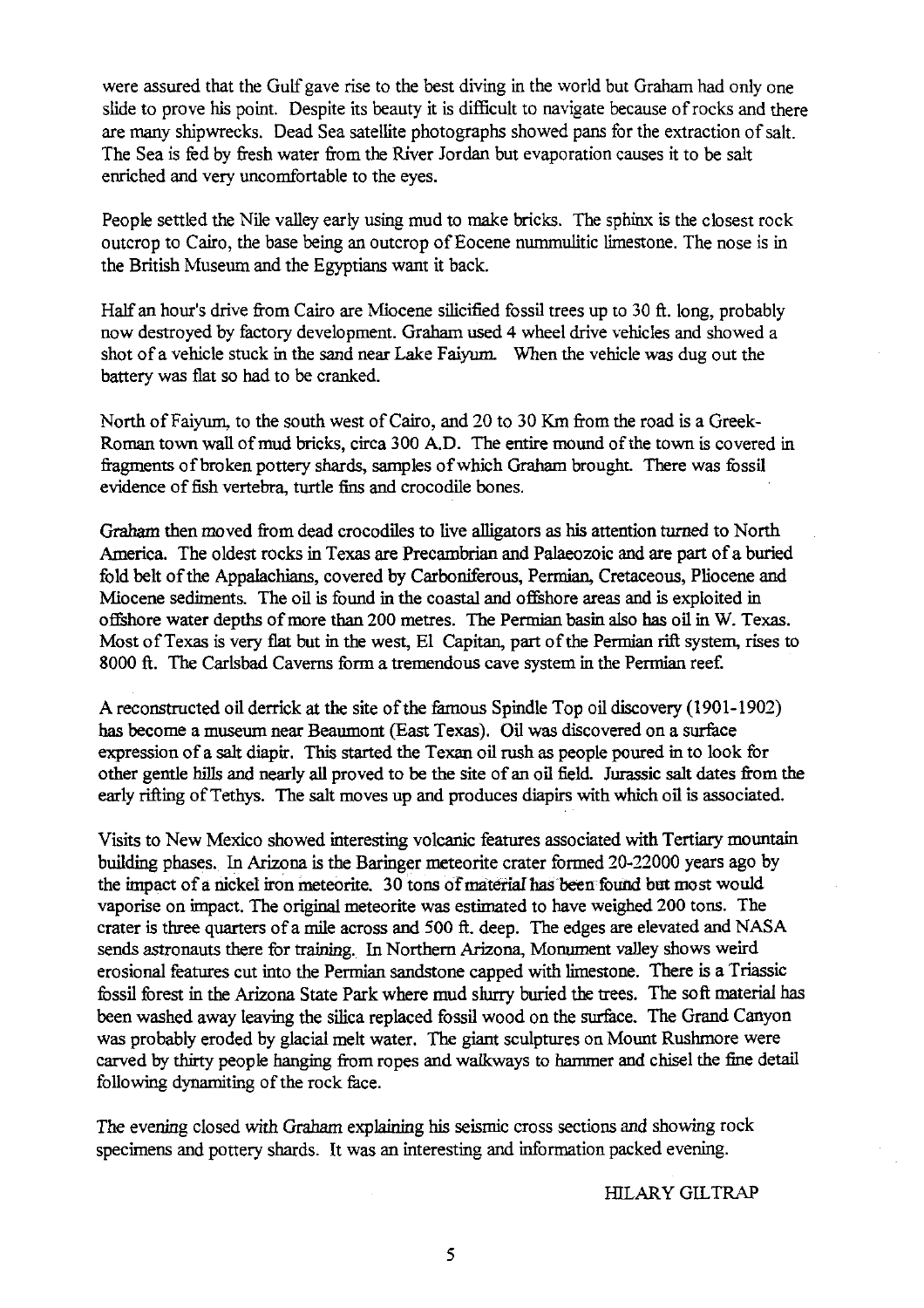18th March, Mass Wasting, Climate Change and Civil Engineering: Recent Catastrophic Events in North Wales, Lecture by Dr. Ken Addison (Wolverhampton University/St. Peter's College, Oxford).

Dr. Addison began by explaining his preference for the term 'Mass Wasting' as opposed to 'Mass Earth Movements', and that the term 'Catastrophic' was meant to indicate an irreversible event which, although not necessarily resulting in loss of life, could have considerable effects on human activity.

Attempts to classify mass wasting indicated the complex nature of these occurrences. Although discrete types were identifiable, ranging from, for example, creep (typically with low water content situations) to, for example, 'flow' (typically with high water content), in practice very few types of mass wasting consisted of a single type, but rather tended to change from one form to another. As such they were known as compound translational failure. For example, the *Aberfan* disaster of 30 years ago started off with a debris slide, which evolved into creep, before reverting back to a debris slide having been re-liquefied from a burst water main.

Examining the forces acting on a slope, Dr. Addison explained that the shear stress on the material in the slope was dependent on the cohesion within the material, the force from gravity on the material acting down the slope, and the material's angle of internal friction. Water within the material tended to have *an* uplifting effect and a downslope effect, both of which encouraged mass wasting. Further details of this could be found in Selby's books, 'Hill Slope Materials and Processes' and The Earth's Changing Surface'.

The first two sites discussed by Dr. Addison were Dinas Dinlle and Glan-y-Mor-Isaf, both on the coast. The glacial sediments exhibited sequences of slope failure, starting with the development of tension cracks as a result of the movement of material on the seaward side, which then tended to develop into slumping. This simple marine erosion could well be accelerating as climatic changes result in sea level rises. At present a large slide was occurring every 2-3 years, with the resulting material being removed by tidal action. Evidence from a reexposed submerged forest suggested that most of the erosion during the 4500 years since the trees were buried had occurred during the last 100 years, with the Irish Sea Basin having previously been very quiet. The only other explanation for the change in erosion rate would be for vertical displacement to have occurred between Neocene-Neolithic forest beds and the glacial sediments. This was also plausible, given the proximity of the fault line which had caused the Shrewsbury earthquake a few days earlier. Following a period of marine erosion, these cliffs tended to form a series of arcuate embayments, in softer channel deposits, alternating with headlands of more consolidated material. The headlands tended to shelter the cliffs for a while, and the next cycle of rapid erosion would begin once they collapsed. The same cliffs also showed signs of tension cracking, mud slides and mud flows.

To examine catastrophic failure in mountain environments, Dr. Addison referred to Nant Ffrancon and Great Orme. *The mass* wasting at Nant Ffiancon occurred in Quaternary sediments, along with reworked talus, tufa and buried soils. As well as block ejection and rockfalls, more dramatic debris flow occurred as a result of liquefaction of the material (as seen in Spitzbergen, for example). Such flows were not as rare as sometimes thought (indeed, the risk was increased in parts of Snowdonia as a result of the action of walkers and climbers), and merely the cash costs of the large 1983 flow were put then at £9 million.

Great Orme's limestone formed a shallow saucer-shaped syncline, whose beds could be seen in the cliffs alternating between exposed harder beds and vegetated softer beds. The resulting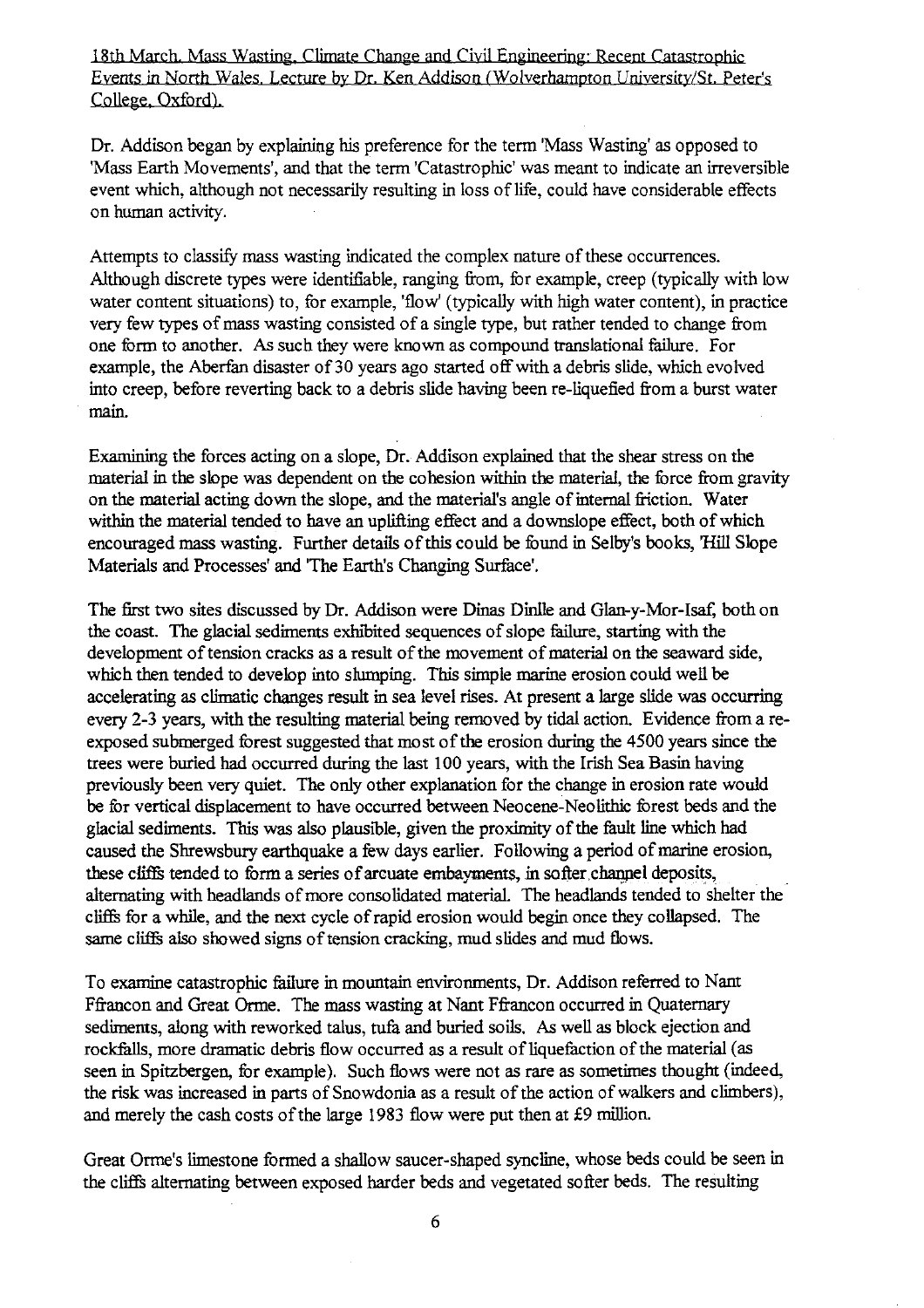stepped ledges each held a wedge of unconsolidated material Mass wasting activity on Great Orme had occurred disproportionately on the north coast. It was noted that, although standard rainfall figures did not indicate sufficient quantities of water to pose a risk of frequent debris flows, this could be misleading as the hourly amount of rain measured could in fact fall in a much shorter space of time. Using a sequence of slides, Dr. Addison demonstrated the progressive development of the main debris flow of 1993, which was diverted to follow the path of the Marine Drive road. Once this occurred, the damage caused became far greater than if the flow had spilled directly down to the sea, with the road in effect acting as an impermeable layer which tended to perpetuate the flow.

Dr. Addison discussed some of the implications of the nature of mass wasting for civil engineering. Whether in the coastal or the montane examples, different interest groups meant that there was rarely a consensus about the best course of remedial action. It seemed clear, however, that the attention given to drainage in areas liable to mass wasting was sometimes far from adequate, so that catastrophic events were likely to continue to impact on human activity particularly if global warming were to result in an increased availability of water.

ALDO MUSSI

#### **Editorial**

I simply cannot believe it! B.C.G.S. has gone on the Internet! My mental picture of the Internet is of solitary lonely figures surfing in search of communication without personal contact, of isolated individuals trying to express themselves without the personal responses that teach us to modify our views or at least the way we state them, or sad individuals searching for pornography! I know that librarians and the like rely on the net as a source of information and I'm told that face to face meetings on the net can be arranged. Paul hopes that we can get new, younger members this way, tapping sources not reached by more traditional modes of communication. So watch out for the influx of computer literate young men joining the Society. Time will tell!

I still cannot believe that, this morning, I received a letter from Paul asking for a photograph of me, as a Society official, to go on the Internet. How is so much trivia classified so that it can ever be retrieved? Where will the picture go? Who will find it? What useful purpose will it serve? Is my image so important that it can float through ciber space? Where is the relationship between my face and the editing of the newsletter? And in what form will it travel? And what's the significance of my face? If I'm to figure on the Internet will it be long before all the world's people will be recorded in this way, to be annually or hourly updated, together with DNA details, credit rating, bank account statement and, of course, identity number?

I'm not being critical of the Society's action but am simply bemused by new technologies! No doubt the people who saw the first photographs or experienced radio or television in the early years felt much the same! The more I try to keep up with technologies the more they seem to leave me behind. However, Amir Kanwar is very keen to demonstrate the system to the committee and we are very grateful for his help and enthusiasm. But where will it end?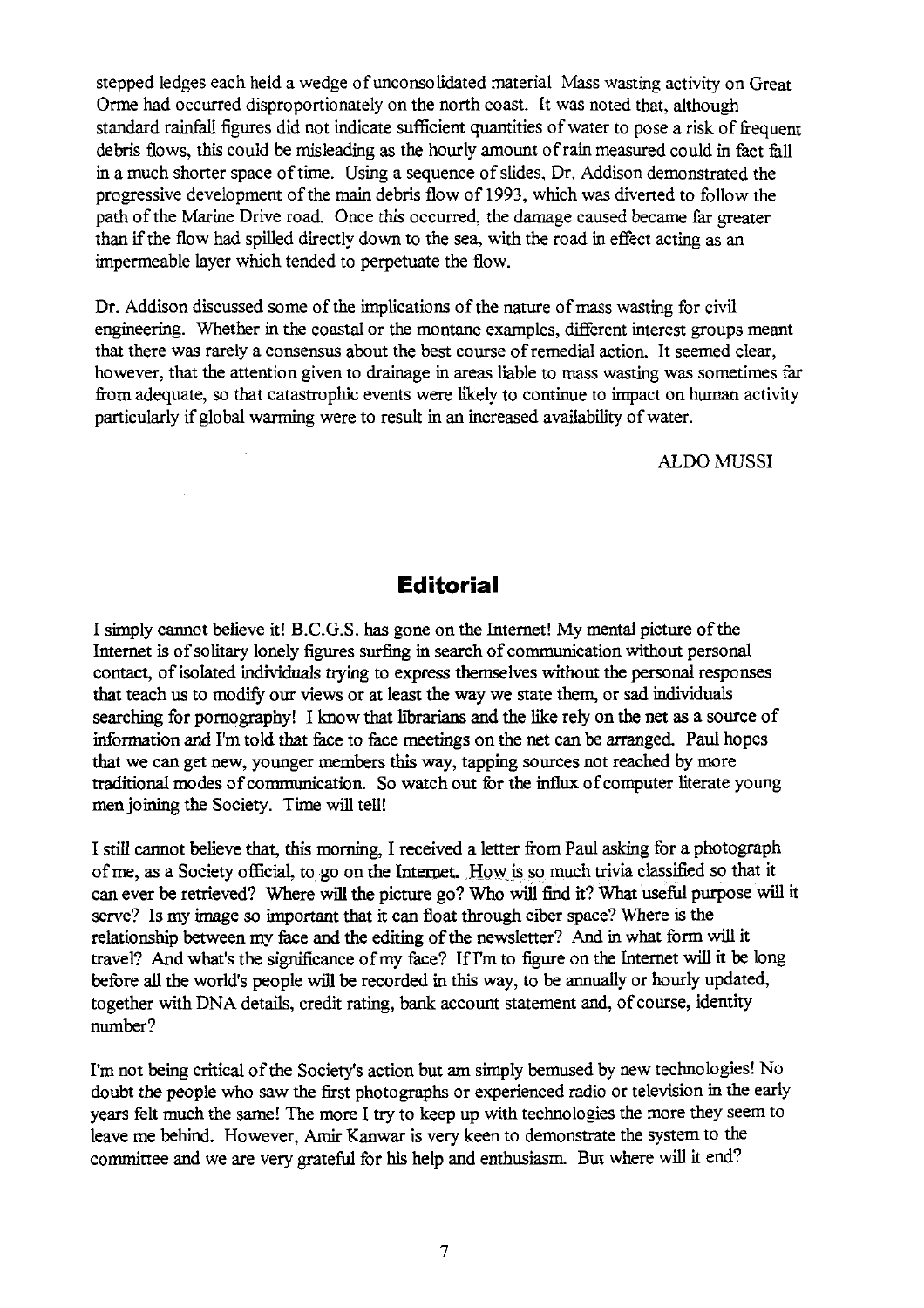## **B.C.G.S. joins the Information Superhighway**

On Wednesday 13th March 1996 the BCGS joined **'The Information Superhighway'.**

For those who know nothing about it, basically the Society's programme of lectures and field meetings are available to anyone in any part of the world, provided they have access to the Internet.

It is hoped that this new means of promoting the Society's activities will enable a wider audience to be aware of our efforts and perhaps allow some of them to participate. I hope to forge links with other societies, as they become available, so that their programmes can be made available to us. This has obvious implications for holiday planning .....

**Keele University Geology Department** has an excellent 'presence' on the net and they have kindly included our site on their list of Earth Science Societies.

In addition I shall be trying to tap into the already vast number of Internet resources specifically related to geology so that hopefully some of the information can be disseminated to our members.

Those who have access to the Internet will find our **'presence** at the following site: **<http://www.netlink.co.uk/users/bcgs>**

The Society's **Email address** is:

#### **[bcgs@netlink.co.uk](mailto:bcgs@netlink.co.uk)**

There are a lot of ways that we can increase the information we provide about our Society and the local area, this could include a 'Field Guide to the Black Country' aimed at tourists, guides/reports of our Site of Special Scientific Interest (SSSI) and much more.

If anyone has any comments, suggestions or would like to help develop what has *been* started, then they can contact a committee member or myself. My Email address is:

**[amir@kanwar.demon.co.uk](mailto:amir@kanwar.demon.co.uk)**

or by 'snail mail' (Royal Mail):

19 Corporation Street, Walsall, West Midlands WS1 4HW.

AMIR KANWAR

### **News in Brief**

I. Welcome to new members. Catherine Eales - Oldswinford<br>Jovee Jones - Walsall Joyce Jones Graham Mogford - Wolverhampton